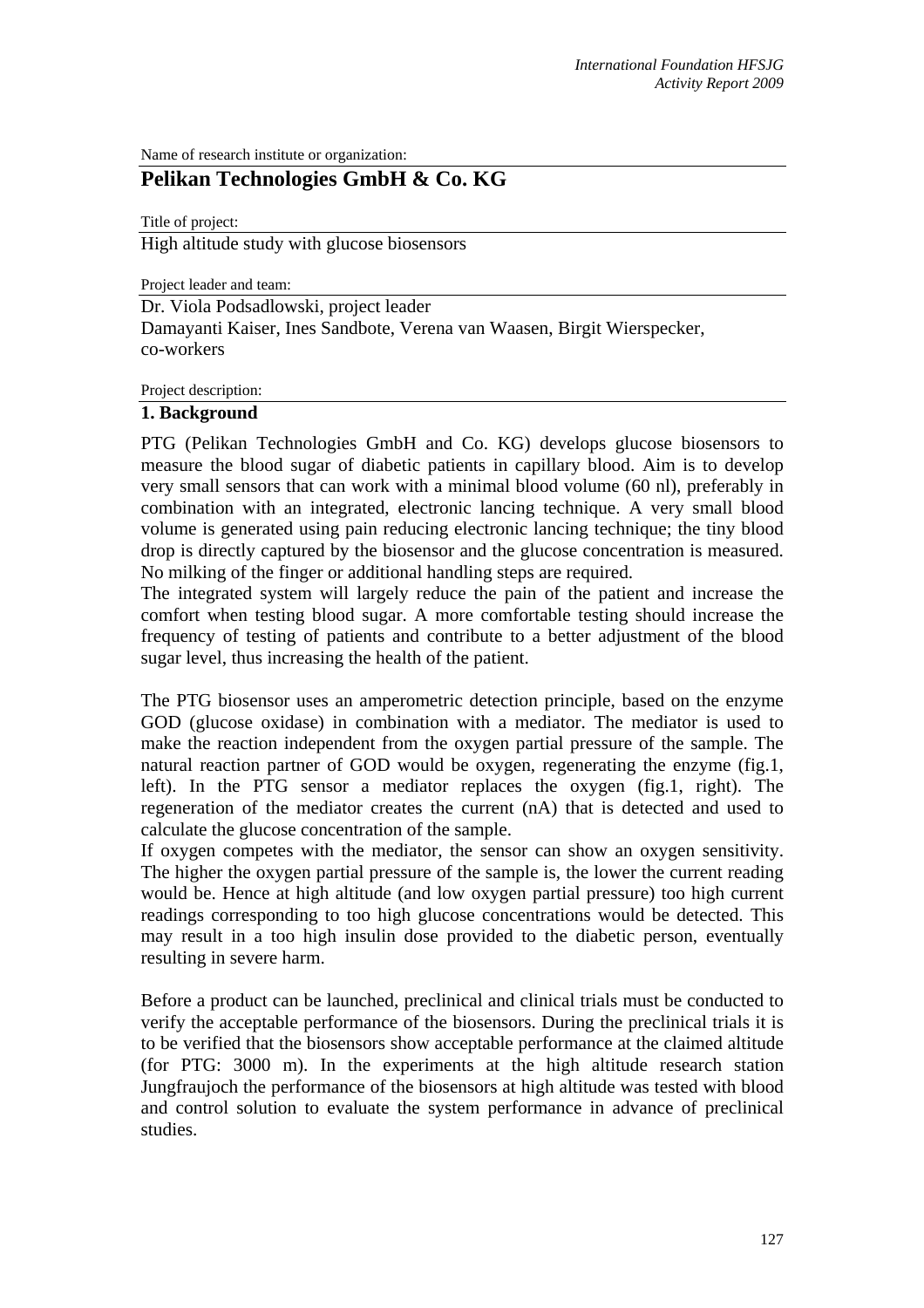

**Figure 1: Amperometric glucose detection using glucose oxidase (GOD) as enzyme. Left: Natural regeneration of GOD by oxygen. Right: Regeneration of GOD using a mediator.** 

### **2. Experimental**

Aim of the experiments was to analyze if blood glucose readings of PTG sensors are accurate and precise at altitudes of >3000 m. Experiments with PTG control solution (AS#5), with venous blood after equilibration with oxygen in air and with capillary blood (small user study) have been performed. Experiments have been performed at low and high altitude and results at different altitudes were compared. Low altitude experiments were performed in the Pelikan Laboratories in Münster, high altitude experiments were performed at the high altitude research station Jungfraujoch.

#### *Control solution experiment*

Three different control solutions (60, 120 and 240 mg/dl) were each analyzed with 20 readnings on PTG sensors. At high altitude more than 95 % of readings must be within +/- 20 % bias of a seperatly determined low altitude average value. The low altitude average was calculated from 180 single readings per solution. The test with 20 readings per solution was performed three times at low altitude (to evaluate the best possible system performance) and four times at high altitude.

#### *Experiment with venous blood*

Venous blood of one volunteer was spiked to five different glucose levels (60, 120, 180, 250, 350 mg/dl), enriched with oxygen by agitation in air and analyzed with each 25 readings on PTG sensors and 10 readings on HemoCue (glucose reference device). The average bias between PTG sensors and HemoCue reference was calculated for each sample and must be below +/- 15 % at low and at high altitude. CV at low and high altitude must differ less than 5 %. The experiment was performed three times at low altitude and one time at high altitude.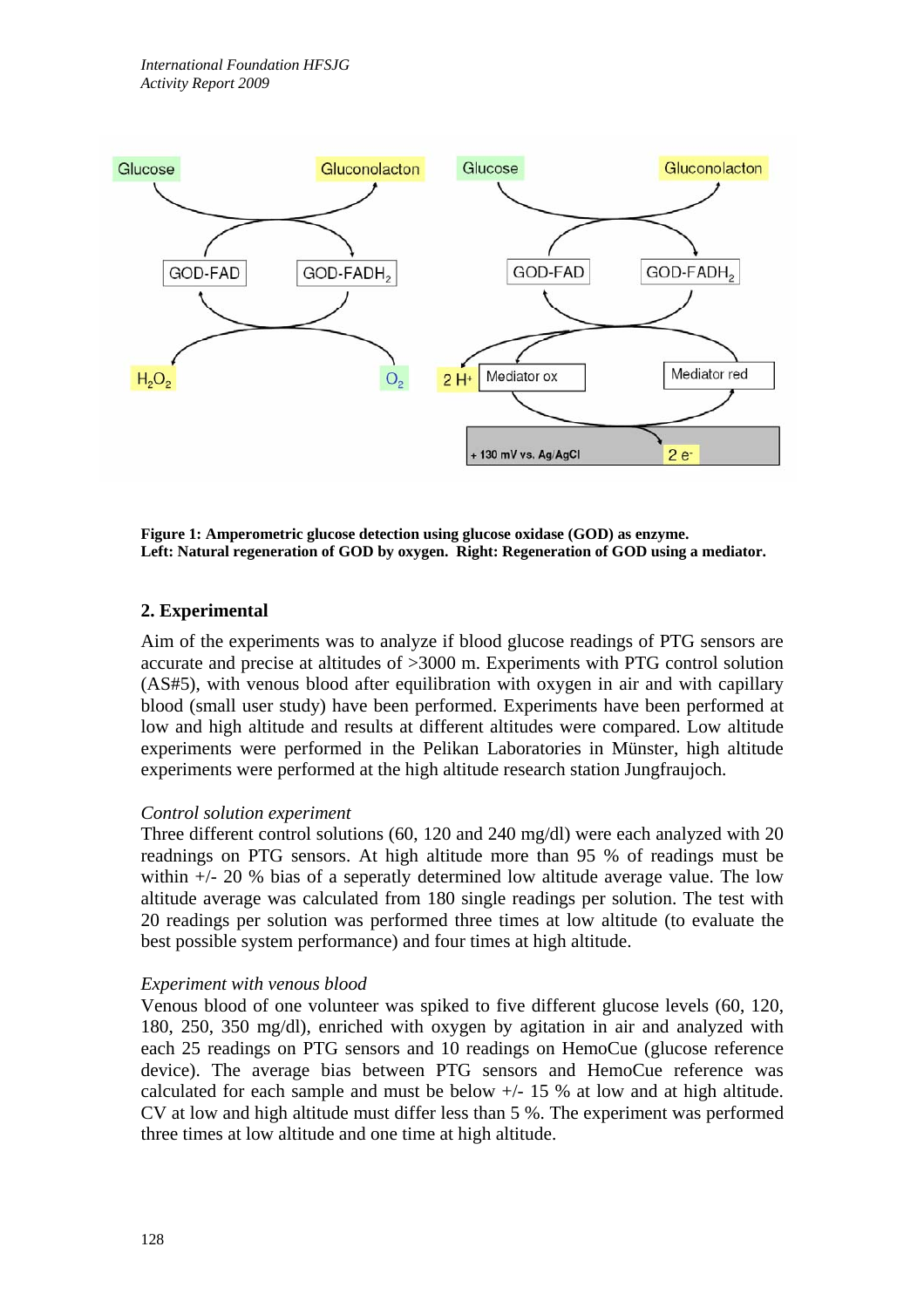### *Capillary user study*

Five volunteers were tested in a user study set up. Each volunteer was tested twice on each 12 finger sites during an experiment (first test fasting and second test after sugar intake to increase the glucose span). From each of the 24 wounds per test person three readings were taken (in total 72 readings per volunteer per experiment). The study was performed with the same five volunteers for three times at low altitude and for two times at high altitude. The altitude bias (bias between studies at low and at high altitude) must be below +/- 15 %.

## **3. Summary of results**

#### *Control solution experiment*

Only one experiment at high and one experiment at low altitude passed the acceptance criterion of  $> 95$  % of readings within  $+/- 20$  % bias. This is due to the fact that the CV with control solution is largely enhanced compared to blood. The results with control solution are therefore not reliable enough to draw serious conclusions on altitude effects. The AS#5 control solution needs to be redesigned to guarantee lower CV's on the PTG glucose biosensors.

### *Experiment with venous blood*

All experiments at low and high altitude passed the acceptance criterion 1 (less than +/-15 % average bias to reference measurements with HemoCue for all analyzed samples). As well the second criterion was passed: The CV's at high and low altitude show less than 5 % difference. The PTG biosensors show no altitude effect according to the acceptance criterion for oxygen enriched venous blood.

#### *Capillary user study*

For each wound the average reference value (mean of three HemoCue readings) was compared to the three single measurements on PTG sensors from the same wound. The bias for each single reading on PTG sensors to the average reference value was calculated. The average bias for each volunteer and the whole study population was calculated. The altitude bias (difference of average bias at low and at high altitude) was analyzed per volunteer and for the whole population.

At high altitude all volunteers show some positive off set of the glucose readings compared to low altitude, indicating a mild oxygen effect. The average altitude bias is 6 % for the whole study population (table 1). The acceptance criterion (altitude bias for single user  $\lt +/2$  15 %) has been passed for all volunteers. The mild oxygen effect of the PTG biosensor does not result in a critical altitude effect.

**Table 1: Average bias to reference at low and at high altitude for each volunteer. Altitude bias (difference between bias at low and at high altitude) for all volunteers. Bias and altitude bias as average values over all volunteers.** 

| Average Bias to reference [%] |                 |                  |                         |
|-------------------------------|-----------------|------------------|-------------------------|
| User                          | Low<br>altitude | High<br>altitude | <b>Altitude</b><br>bias |
| 1                             | $-8,8$          | 1,2              | 10,0                    |
| 2                             | $-9,7$          | 1,2              | 10,8                    |
| 3                             | 6,5             | 7,4              | 0,9                     |
| $\overline{4}$                | 4,7             | 11,0             | 6,3                     |
| 5                             | $-2,3$          | $-0,4$           | 1,9                     |
| <b>All Users</b>              |                 |                  |                         |
| MV (Bias) in %                | $-1,9$          | 4,1              | 6.0                     |